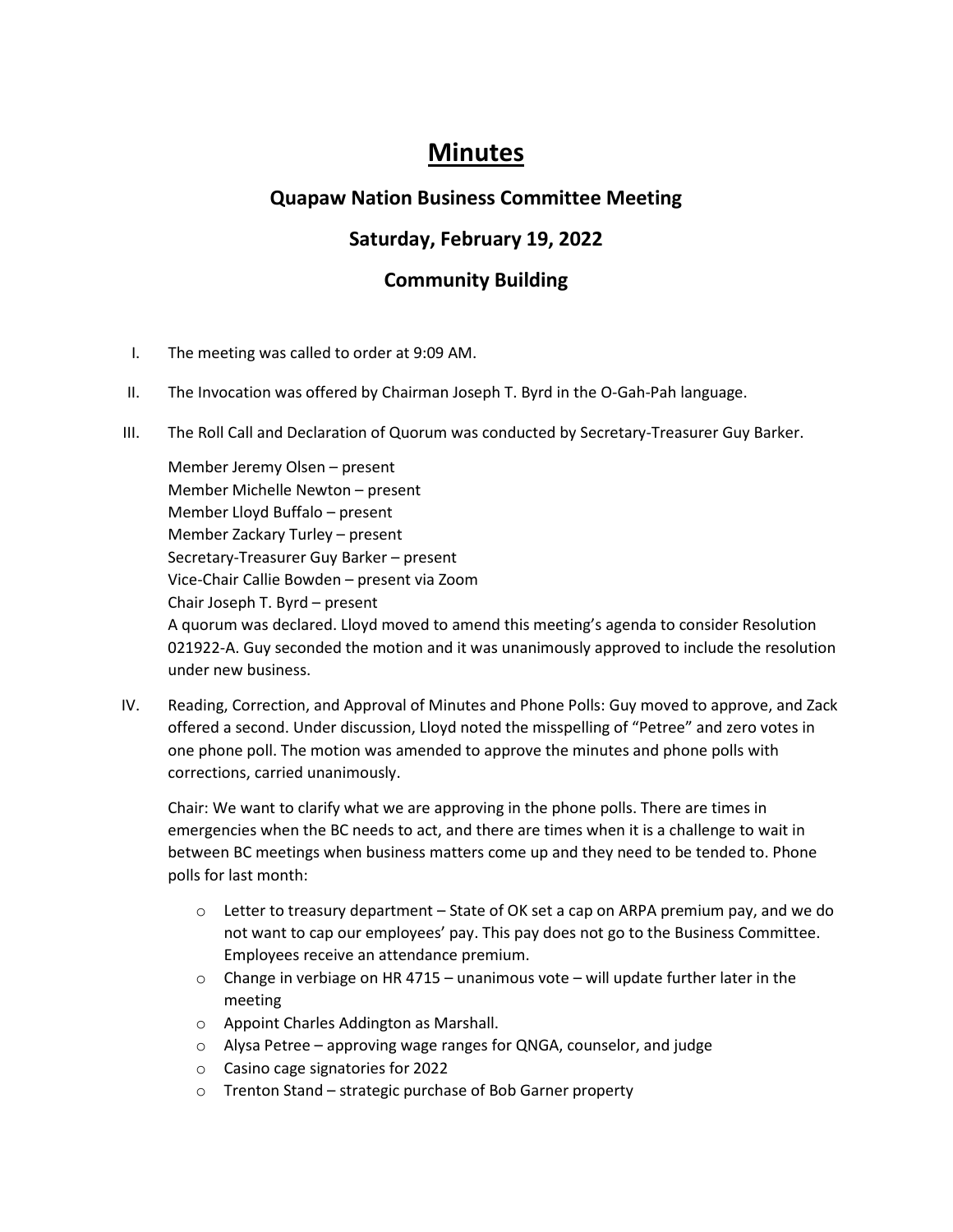- $\circ$  Zack Turley home covid test kits for tribal members and employees
- V. Treasurer's Report: Zack moved to approve, Michelle offered a second. There was no discussion, and the motion carried unanimously.
- VI. Directors' and Subcommittees' reports: Lloyd moved to approve, Guy offered a second. There was no discussion, and the motion carried unanimously.
- VII. Accounting report: Eric Bohn reported on February's results.
	- General fund revenue was \$1.8M for February \$6.5M year-to-date, while expenses were \$2.1M for February and \$7.5M year-to-date.
	- Health Benefits expenses were \$343k for February and \$1.3M year-to-date.
	- Social Services were \$263k for February and \$754k year-to-date.
	- Higher Education expenses were \$273k in February and \$355k year-to-date. There were no questions.

### VIII. New business:

• Ottawa County emergency 9-1-1 funding request

Zack Turley reported that the Quapaw Nation Emergency Services had applied for a grant for an Emergency Operations Center with a 911 dispatch center in a hardened area to include backup power and all redundancies. We have been working with Miami and Ottawa County to consolidate operations to one center with one dispatcher for the county. As part of this plan, we are purchasing our own radio system. We currently have to send radios to the State of OK in OKC, and the turnaround time is one full year. Ottawa County, the Wyandotte nation, and the Miami Nation are also contributing financially to this new EOC. We will then have ownership and control of our dispatch system.

Virginia Mouse: What will we do with those we already have?

Zack: We will keep those as backup because they will be compatible, but we can sell them. New radios for our current system sell for \$5k-7k. New radios for the new system will cost \$1k due to no state contract. The old radios are in high demand.

Virginia Mouse: Where will the funds go from selling the radios?

Zack: Money will go back to the general fund. ARPA funding is specifically able to be used for communication projects, but the revenue will be able to be used for anything.

Guy approved the funding request, and Lloyd offered a second. There was no discussion. Zack abstained from voting, and the other six votes approved the funding request.

• Resolution 021922-A: Resolution for special domestic violence jurisdiction ensures the Quapaw Nation is compliant with statutes protecting the vulnerable. Lloyd moved to adopt. Michelle offered a second. Guy requested a correction to the short title, in which "violence" was misspelled. There was no further discussion, and the resolution was unanimously approved with corrections.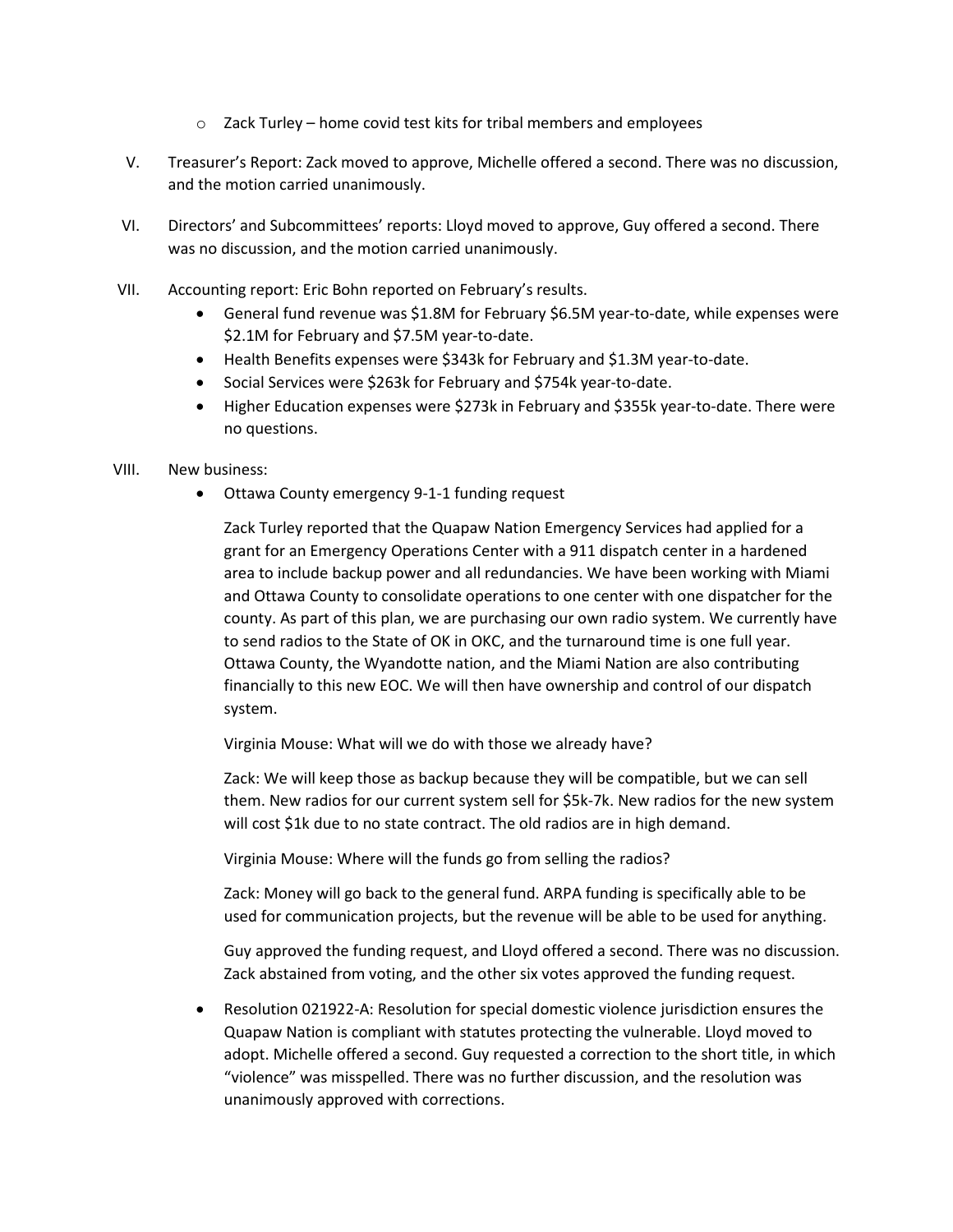#### IX. Open forum:

Those who have walked on: Aaron Cousatte, Sue Valliere, and Midge Machupa.

Announcements: Bear Settlement update. HR 4715 was received by Congress. The process now starts over. The amendment removes "landowners" and solidifies the tax exemption. It will now be referred to the House Resource Committee. Guy and Joseph spoke with the committee via conference call to discuss natural resources and the environment, and calendared a date to discuss further with the committee chair.

Update on language program: Joseph met with the Osage Nation language department. They shared what has been successful for them. We are in the process of assessing needs. HR is creating job descriptions for instructors, and we are looking at technology. We want to offer an outreach package for all tribal members and packets for youth and their families. Language and culture kits will be paid for by ARPA funding for distance learning. We are also asking language speakers for assistance. We will offer an update monthly moving forward.

STEAM Fair: We began offering this event last year. It was virtual, so it was challenging for students to produce their experiments, but it was a great way to get youth involved. This year's fair will take place on April 18<sup>th</sup>, NEO campus. It is a great way for youth to get involved in science and mathematics.

### Open to floor:

Brenda Murray requested reports on casinos.

Guy: We recapitalized both properties and closed in December. In the past month, we have taken a hedge protection on loans anticipating interest rate increases due to Fed Chair announcements. Some decrease in headcount, especially in Arkansas, but headcounts are back up. No major disruptions in operations. Staff has done an unbelievable job when these variants have popped up to contact trace and keep employees safe - nothing short of astonishing. In the AR market, as of Thursday morning, state voted to approve rulemaking for statewide sports betting. This will begin before March Madness, and we have one of three licenses in AR. We will be the first to market to allow statewide mobile sports betting. It will be geofenced to the entire state of AR, so they do not have to be in Pine Bluff. This has been quite a fight in the past couple of months, and any time a new state or jurisdiction ventures into sports betting, there is a lot of pressure from outside to g3t into that market. We were approached by Caesars, FanDuel, and DraftKings, who all wanted to get into the jurisdiction, where they take 95% of revenue. We included rulemaking that limited revenue share agreements to keep revenue in-state and operated by those licensees who got the bill passed. Carlton Saffa, of the Saracen Casino, did an unbelievable job with this. These publicly traded giants spent millions lobbying against our efforts. Carlton ate them up. This is an extraordinary victory for that enterprise. We will be able to see an unbelievable revenue uptick.

#### Brenda: What about Downstream?

Guy: It is much more stable. Sports betting is a hot-button issue in OK. The proposed bill is not practical for tribal betting. We are working with OIGA to make recommended changes to make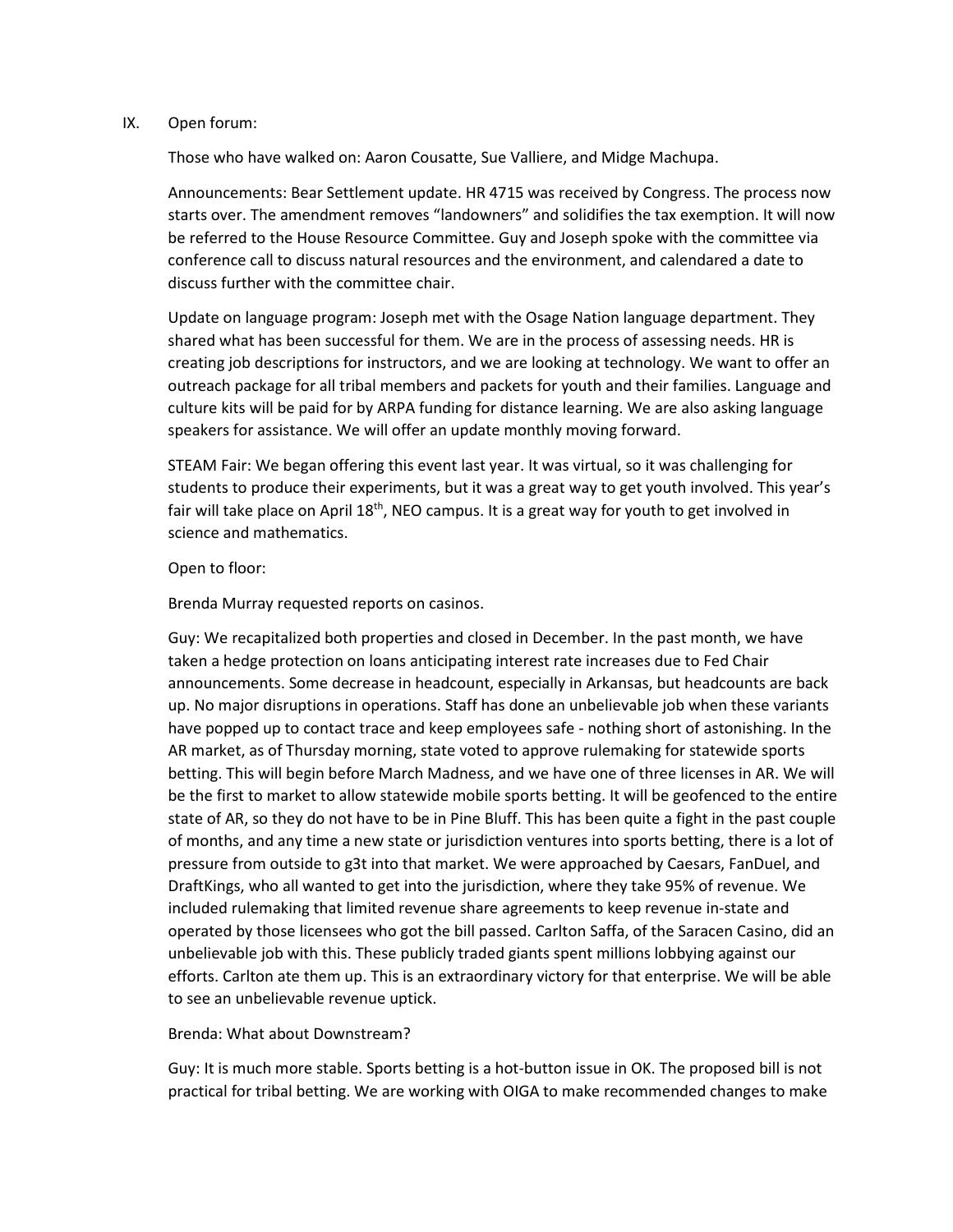this viable within the state of OK. Downstream saw some impact to headcount/staff but powered through the snowstorm and COVID. Performance has been promising and outperformed 2020 and 2021 in December and January. There is steady growth at the property.

Brenda: I was there Saturday and I've never seen it so crowded. A lot of out-of-state cars. Thank you.

Chair: Thank you for your question.

Michelle: We attend a directors' meeting every week at Downstream. They come together weekly and work together well as a team. It is very educational.

Callie: Earlier this week, we were speaking with Family Services, and I want to put a plug out that we need more foster homes.

Wena Supernaw: Glad to be here. Saracen and Downstream: refinancing deals – what was the collateral and what crossover exists pertaining to collateral?

Guy: There is no crossover. They are standalone credit facilities. Downstream is a trust asset. We have an unsecured note like any other tribal gaming entity. With that comes different debt or restrictive covenants as well. It was the best capital pricing of any deal in the past three years for any tribal trust gaming facility. There was a default on the Foxwoods property 15 years ago in Connecticut where tribal distributions created default, foreclosures, and refinancing. Distribution limitations are in place now to prevent that happening again. Pricing index causes interest rates to step down. After two turns, the limitations will lift. We will make a \$30M payment and will have paid down \$52M since Dec. 11. We will maintain an amount on hand to ensure we can make interest payments. We assume interest hikes in the coming year. We modeled a plan to de-lever and decrease interest rate and recoup by outrunning interest increases to come. The Saracen facility is different. It is in AR, and as a fully commercial property, receives much more leniency in corporate debt covenants. It does not have the same safety mechanisms as tribal trust agreements. Its collateral is the license, property, and games. There is no additional need for a pledge from the tribe or Downstream to secure that facility. As of right now, we have a positive equity position in that property purely from its valuation. We believe that will continue to be the case and we are excited about that change.

Wena: thank you for the clarifications. I saw a document on Wells Fargo and couldn't tell whether there was a guarantee from Downstream for Saracen.

Guy: Wells Fargo is a major lender to both facilities. There is no guarantee from Downstream to Saracen – anything related to Downstream is just for Downstream.

Wena: In January, an article said we were going to break ground on hotel and convention center in July. Are we obligated?

Guy: No.

Wena: So that's just something we want to do?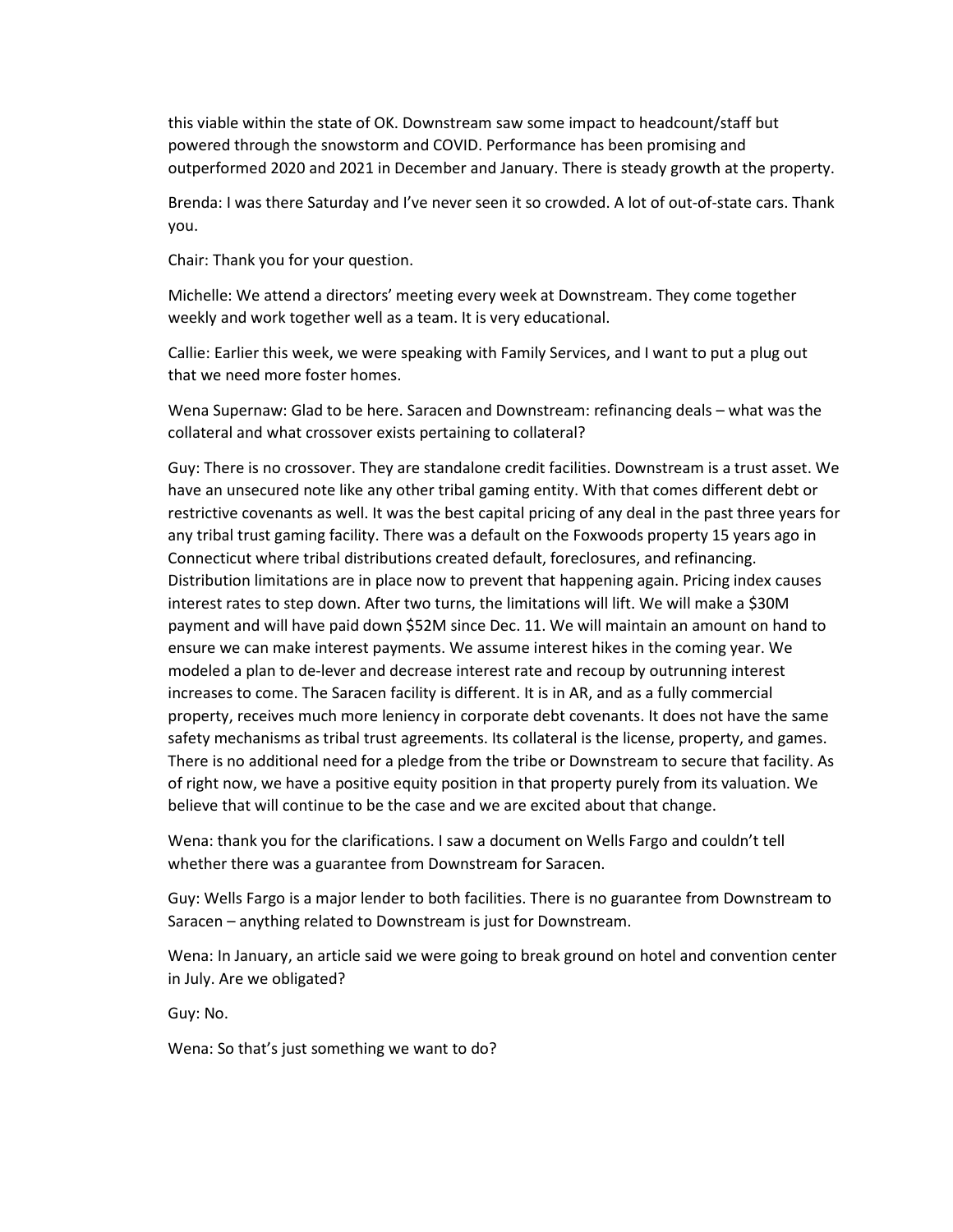Guy: Our market expectation is an additional 20-23% lift in operational profit, with ROI of 5-6 years, which is a decent recapture period. The remaining amount is a priority revolver, so we do not have to use everything we set aside.

Wena: The stated goal was to pay off Saracen by 2028. Will incremental enhancements be paid off by 2028?

Guy: Yes. By putting that deal together and reducing the interest rates, we will be able to cash flow the entire expansion.

Wena: That's very positive to hear. Going to HR 4715 language changes, it was approved through phone poll January  $12<sup>th</sup>$ . The resolution was in progress on Jan  $15<sup>th</sup>$ ?

Guy: The resolution had not yet been signed.

Wena: Among the recommended changes was to update claimants as enrolled Quapaws as of Sept 2019. Why was that not included?

Chair: Those definitions were already defined and clarified in referral to Congress.

Wena: The video during your consultation with the House Natural Resources Committee includes the landowner language. Is that due to the bill not yet being adopted by the Committee?

Chair: Yes. The original short title included "landowner." When I spoke on that this week, it had not yet been changed on their end. I had to present the title as they had it in front of them.

Wena: Has it been turned over to Representative Mullin's office?

Chair: Yes.

Wena: Back in 2007, when the original Downstream debt was taken on, there were resolutions. Where are the resolutions for the refinance?

Guy: They exist and should be on website.

Wena: Maybe I've missed something.

Guy: They should be in December.

Wena: Is the golf course paid off?

Guy: Yes.

Wena: Beyond Downstream and Saracen and our trucks, does the Tribe have any other material debt?

Guy: No.

Wena: Thank you.

Roman Kihega, via Zoom: I wanted to clarify that I sent some information to the Business Committee on the Constitution Committee's progress. It includes a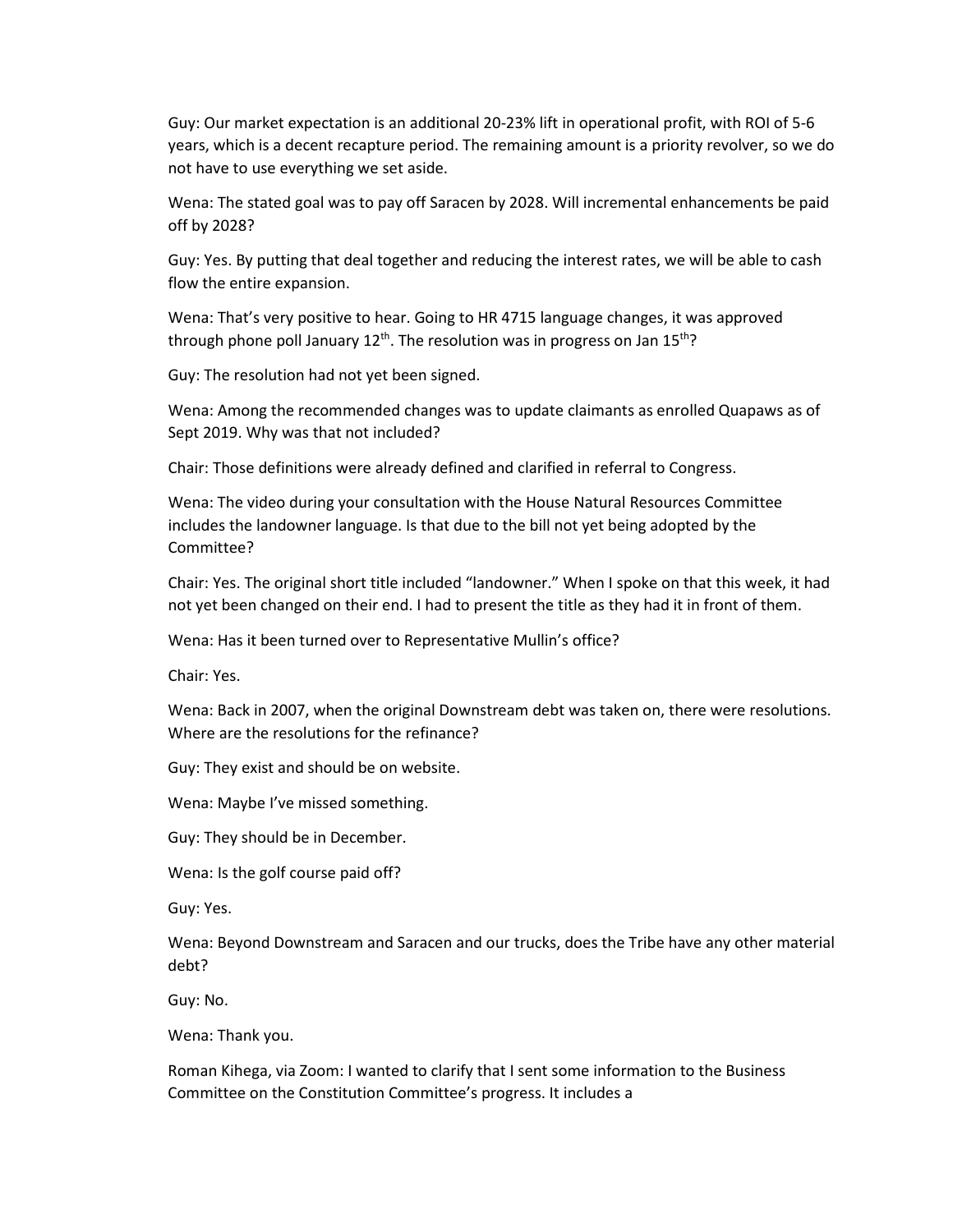draft proposal and document of what some proposed changes would look like in the Governing Resolution. I want to clarify that it is not ready for action – we are just delivering what we have. We want to seek legal opinions and are open to recommendations from the Business Committee for reviewers. A few months back, I sent email to the BC requesting thoughts on Superintendent Lofton on direction for Constitution Committee to create a Constitution after correcting authorities. I would like to meet with you on that to see where that process is legally. I am open to questions. The goal is to have a special General Council to address and vote on these changes to the Governing Resolution.

Chair: Thank you for tuning in and reporting in this forum. We received your draft documents. It would be fair to allow the BC at least a week to review and to send to legal counsel. In the meantime, we will reach out to you and to the Constitution Committee to set up a time for that conversation.

Barbara Kaiser-Collier: I am asking about the new status of the reservation. Does the reservation status include states other than OK, and what can we do about it if it does not?

Chair: You are asking about the 1835 treaty that included KS and was clarified in the 1867 treaty. There are treaty rights embedded in those, and I am analyzing those rights, such as game, fish, hunting, collection of herbs/medicines, and environmental protections. Expect some sweeping legislation to come.

Guy: Lawhorn came from OK Court of Criminal Appeals, so jurisdiction ends at the border. Our stance will always be that our rights extend into KS. We will have to file an amicus opinion. We are always vigilant for an opportunity to arise so we can become active in the KS Supreme Court to reaffirm that boundary.

Barbara: That's the main reason I ask – property rights. Thank you.

Chair: Kanike.

Linda Davis: I want to add comments about language: Billie Burtrum has SAMSA funding that could correlate with and enhance language programs for youth/families to connect to peers, mentors, and culture.

Chair: I will be reaching out to the Directors Tuesday morning. And congratulations in your recognition and achievement. You continue to combat issues plaguing our people, and I appreciate your work.

Barbara Kaiser-Collier: What is the status of the lawsuits pending with past BC members?

Guy: The progress at this point is procedural and dockets are available through our court system. They are still in preliminary investigation and discovery. Criminal trial should be in 6-8 weeks. There is no date set for civil cases yet.

Chair: Other questions comments? If not, the Closed Session will convene.

X. The Closed Session convened at 10:07 AM and ended at 11:06 AM.

Guy: The BC met in closed session in regard to a tribal housing matter appeal.